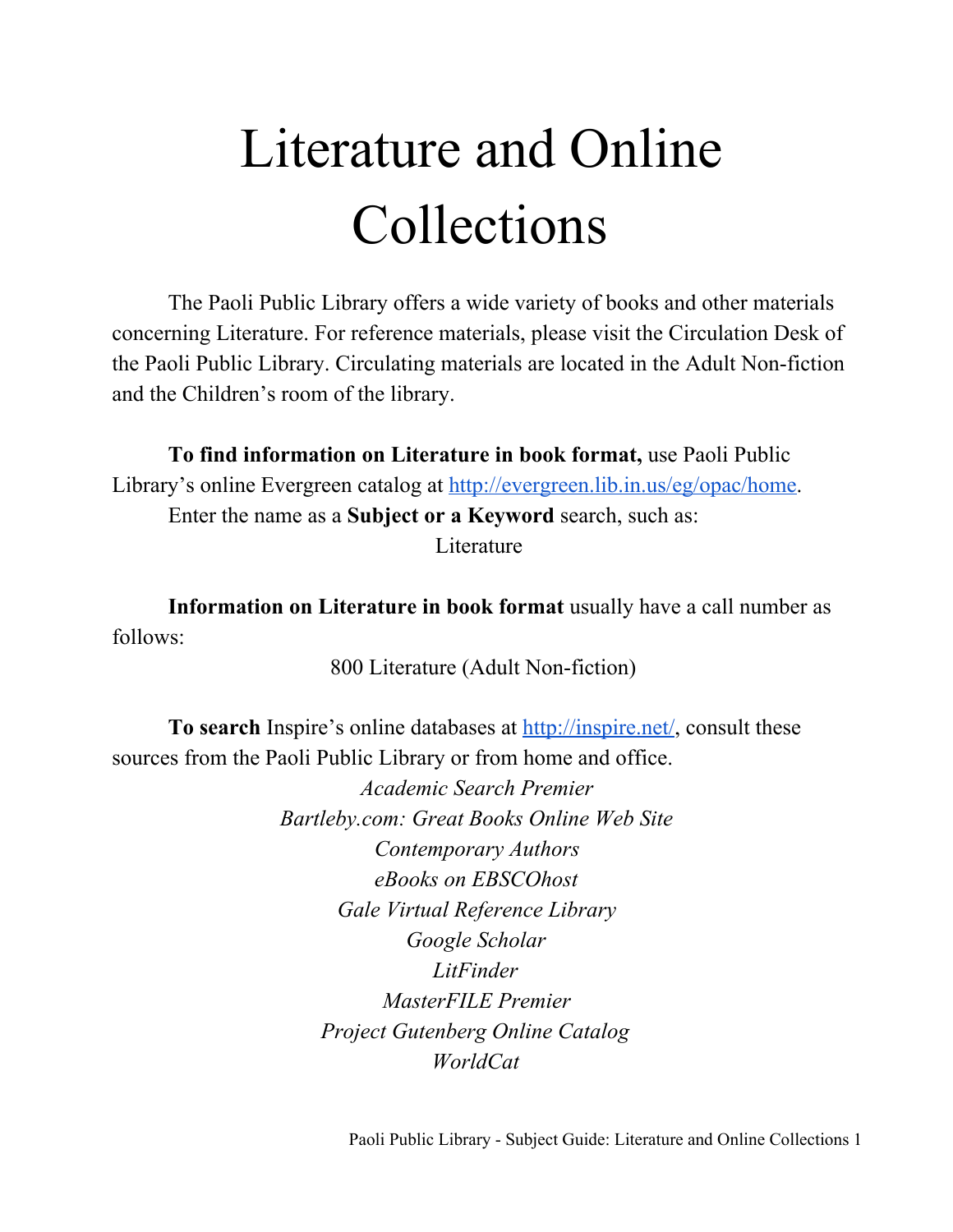**For Internet sources,** consult these links that have been identified by library staff as particularly useful.

| Chicago Tribune Book Reviews                     | http://www.chicagotribune.com/features<br><b>booksmags</b>             |
|--------------------------------------------------|------------------------------------------------------------------------|
| <b>London Review of Books</b>                    | http://www.lrb.co.uk/                                                  |
| New York Times Book Review                       | http://www.nytimes.com/books/yr/mo/<br>day/home/contents.html          |
| The Reading Club                                 | http://www.thereadingclub.co.uk/                                       |
| <b>Washington Post Books</b>                     | http://www.washingtonpost.com/wp-dy<br>n/print/sunday/bookworld        |
| <b>Bram Stoker Award Winners</b>                 | http://www.horror.org/stokers.htm                                      |
| <b>Fantasy Author List</b>                       | http://www.sff.net/people/Amy.Sheldon<br>listcont.htm                  |
| Horror Writers' Association Reading<br>List      | http://www.horror.org/readlist.htm                                     |
| John's Nautical Literature Page                  | http://www.boat-links.com/naut-lit.html                                |
| <b>Romance Writers of America</b>                | http://www.rwanational.org/                                            |
| Uchronia: The Alternative History List           | http://www.uchronia.net/                                               |
| <b>Western Writers of America Spur</b><br>Awards | http://www.westernwriters.org/awards.h<br>tm                           |
| Library Journal PrePub Alert                     | http://www.libraryjournal.com/commun<br>ty/891/Prepub+Alert/42864.html |
| <b>Book Clubs</b>                                | http://www.book-clubs-resource.com/                                    |
| Oprah's Books                                    | http://www.oprah.com/books/books la<br>nding.jhtml                     |
| Overbooked                                       | http://www.overbooked.org/index.html                                   |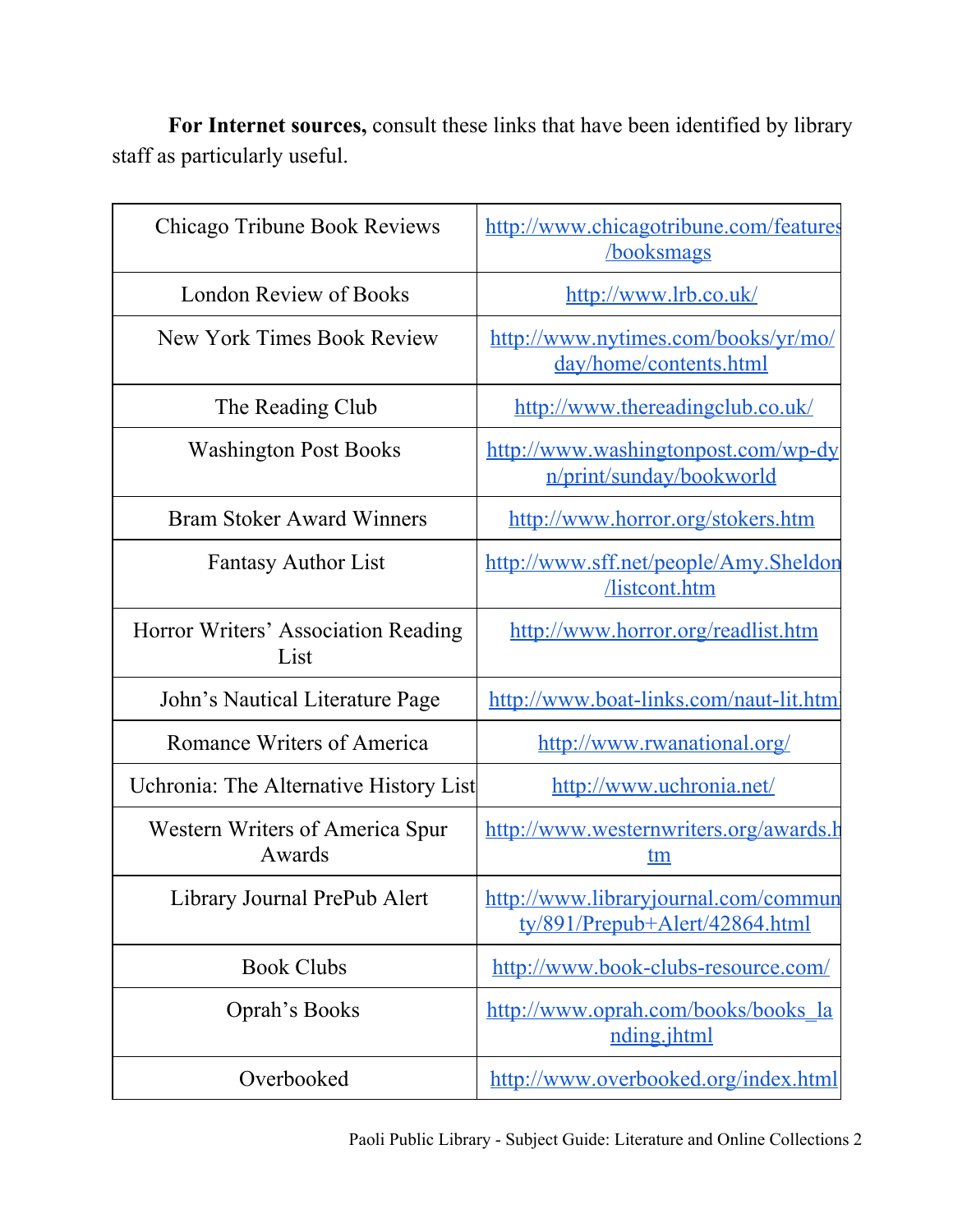| Reader's Robot                           | http://www.tnrdlib.bc.ca/rr.html                                                                                                                                                                                               |
|------------------------------------------|--------------------------------------------------------------------------------------------------------------------------------------------------------------------------------------------------------------------------------|
| <b>Amazon Free Book Collection</b>       | http://www.amazon.com/b/ref=amb_lin<br>k 85650291 15?ie=UTF8&node=2245<br>146011&pf rd m=ATVPDKIKX0DE<br>R&pf rd s=left-1&pf rd r=0G7VDX<br>29VPS9P35GK3W8&pf rd t=101&pf<br><u>rd p=1271837542&amp;pf rd i=1286228</u><br>011 |
| American Verse Project                   | http://quod.lib.umich.edu/cgi/t/text/text-<br>idx?tpl=browse.tpl&c=amverse                                                                                                                                                     |
| <b>Avalon Project</b>                    | http://avalon.law.yale.edu/default.asp                                                                                                                                                                                         |
| Bibliomania                              | http://www.bibliomania.com/                                                                                                                                                                                                    |
| Books on the English Server              | http://books.eserver.org/                                                                                                                                                                                                      |
| Complete Works of William<br>Shakespeare | http://www-tech.mit.edu/Shakespeare/                                                                                                                                                                                           |
| Dead Sea Scrolls                         | http://www.gnosis.org/library/scroll.htm                                                                                                                                                                                       |
| Documenting the American South           | http://docsouth.unc.edu/                                                                                                                                                                                                       |
| Humanities Text Initiative               | http://www.hti.umich.edu/index-all.htm                                                                                                                                                                                         |
| <b>Internet Sacred Texts Archive</b>     | http://www.sacred-texts.com/world.htm                                                                                                                                                                                          |
| Making of America                        | http://quod.lib.umich.edu/m/moagrp/                                                                                                                                                                                            |
| <b>Online Texts Collection</b>           | http://onlinebooks.library.upenn.edu/list<br>s.html                                                                                                                                                                            |
| <b>Project Gutenberg</b>                 | http://www.gutenberg.us/                                                                                                                                                                                                       |
| Collected Works of Abraham Lincoln       | http://quod.lib.umich.edu/l/lincoln/                                                                                                                                                                                           |
| Directory of Open Access Journals        | http://www.doaj.org/                                                                                                                                                                                                           |
| International Children's Digital Library | http://www.icdlbooks.org/                                                                                                                                                                                                      |